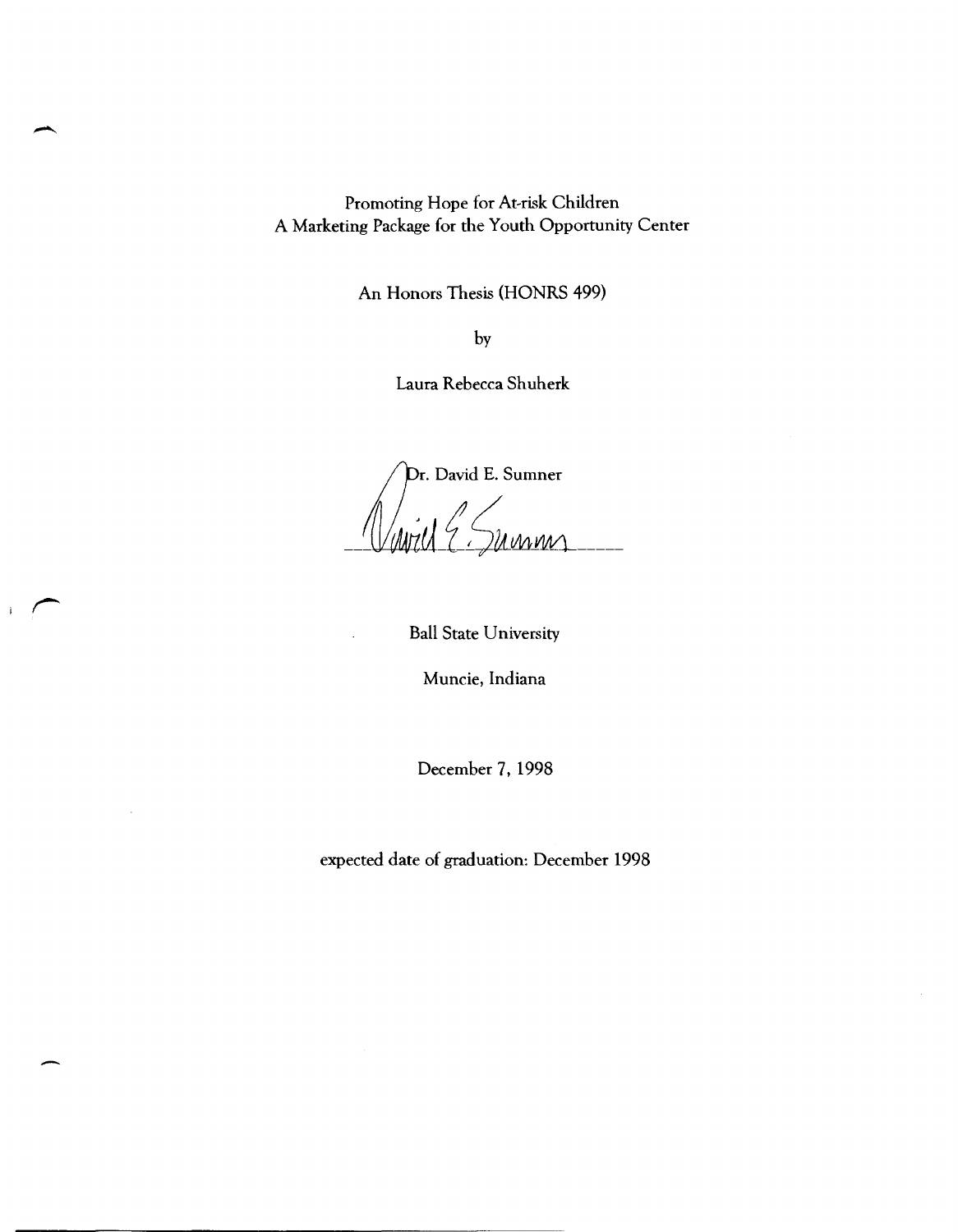*Some would say that the birth of the Youth Opportunity* Center *(YOC) came* in *response* to an *aging children's* Iwme consisting *of dilapidated waUs and decaying pipes.* A one-time 1896 *farm house, the crumbling 100-year-old building had perhaps* been *ideal as a* turn *of the century orphanage. Yet by* 1989 *the two Muncie newspapers were* committing *countless headlines* to *preach the doom of the Delaware County Children's Home.* 

-

f -

So begins the brief, written history of the local, Delaware County treatment facility for at-risk children and adolescents. My own "history" with the YOC began much later.

In May of 1997 I gingerly stepped into the "real" journalism world with my first internship. The Myrtle Beach bi-monthly newsmagazines, *Alternative* and *The Coast,*  offered a world of opportunity to a 20-year-old, blonde, rookie reporter who relished art gallery openings and tourist attractions. The perks were enough to overlook the fact that the main means of reporting rested with an aging typewriter and a business that employed three people. In reality the employees numbered two and a half; I wasn't paid. Daily life on 10th Street began, much like the rest of the city, at 10:00 a.m. Afternoons were filled with heat, traffic and the tedious review of poorly-written news releases. Every business in Myrtle Beach has a public relations consultant. Restaurants, golf courses, museums, cinemas and festivals constantly fax updates on the week's events and occasionally supply photos. It was during my lO-week stay in South Carolina that the idea of promoting "something" began to appeal to me.

Journalism professors passionately teach numerous ideas and ideals to impressionable, young minds. Accuracy, objectivity and detail are elements of reporting that are held out as standards in the journalism world. As a student focusing primarily on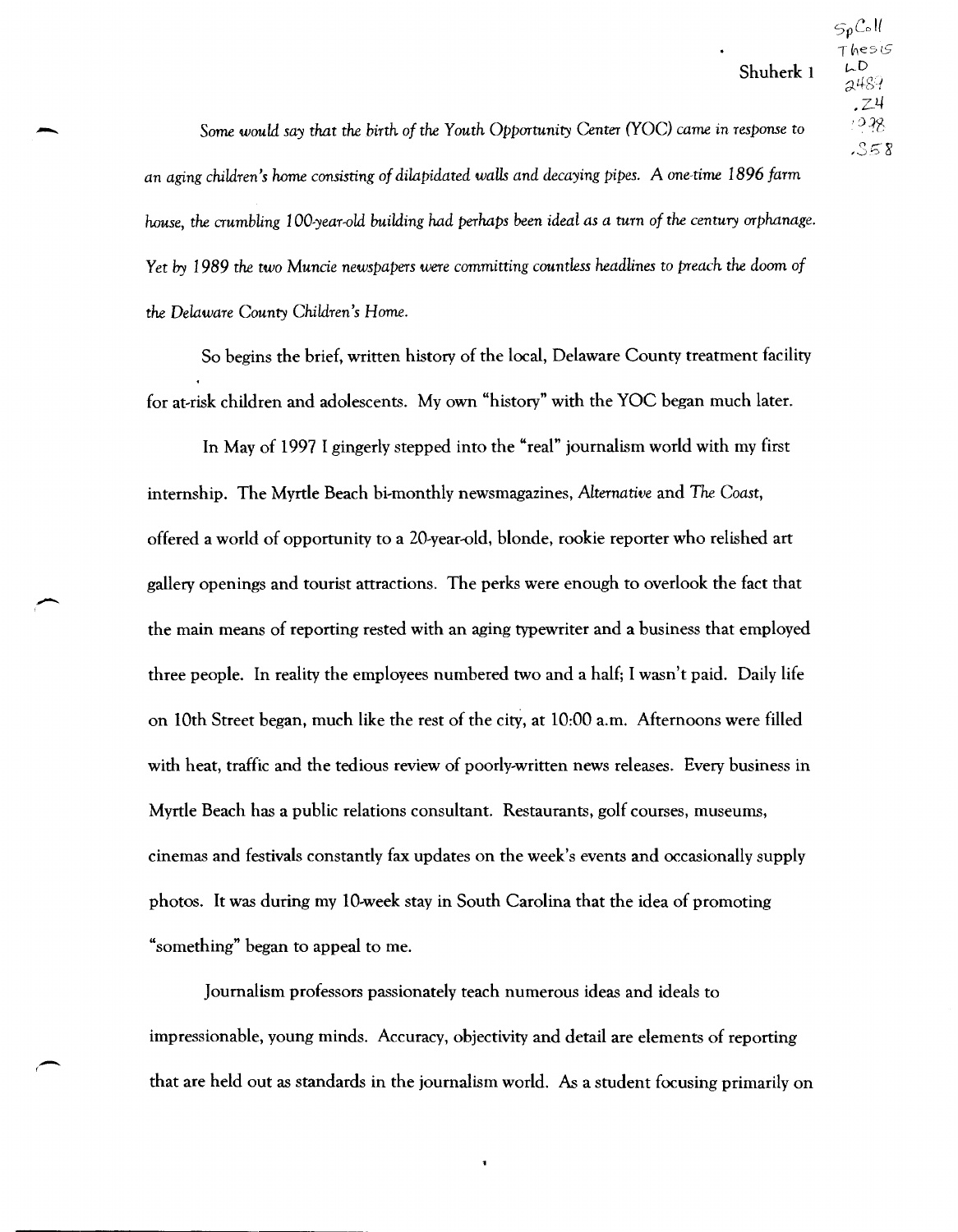magazine journalism, my passions also rested in the details of reporting. However, through my Myrtle Beach internship I began to see the benefits of working for an organization as a promoter to the media world. This balance between reporting and promoting is a hard one to maintain. Journalists do not necessarily look favorably upon advertisers and public relations consultants. Pure journalists hold fast to the idea of objectivity: the necessity of telling all sides of a story. Advertisers and public relations consultants, on the other hand, have the duty of telling the best side of the "story" as far as their employer is concerned. Fortunately, walking this teeter totter has not been difficult. Despite the poor reputation that the media has with the general public, most journalists begin with a passion for the work. Journalists, who receive some of the lowest wages in the career world, are certainly not out for the money. On the contrary, journalists believe completely in the cause of telling the world about the world. Although the strict elements of objective reporting are lost in the field of public relations, I eventually began to understand why my desires had originally rested in journalism. As I started to entertain the idea of public relations and marketing, I realized that the strong appeal of journalism for me included two elements: writing and that precious belief in making a difference. Because neither of these things required strict rules or hard-line objectivity, both could be found in public relations as well as journalism. So began my relationship with the Youth Opportunity Center.

-

-

My first interview with the former Marketing Director of the YOC, Anne Sutton, involved a student never involved with public relations in any way attempting to convince a marketing director that she should be hired. Fortunately, the confidence worked. On August 24, 1998, I began a three-month development internship devoted to promoting the

 $\hat{ }$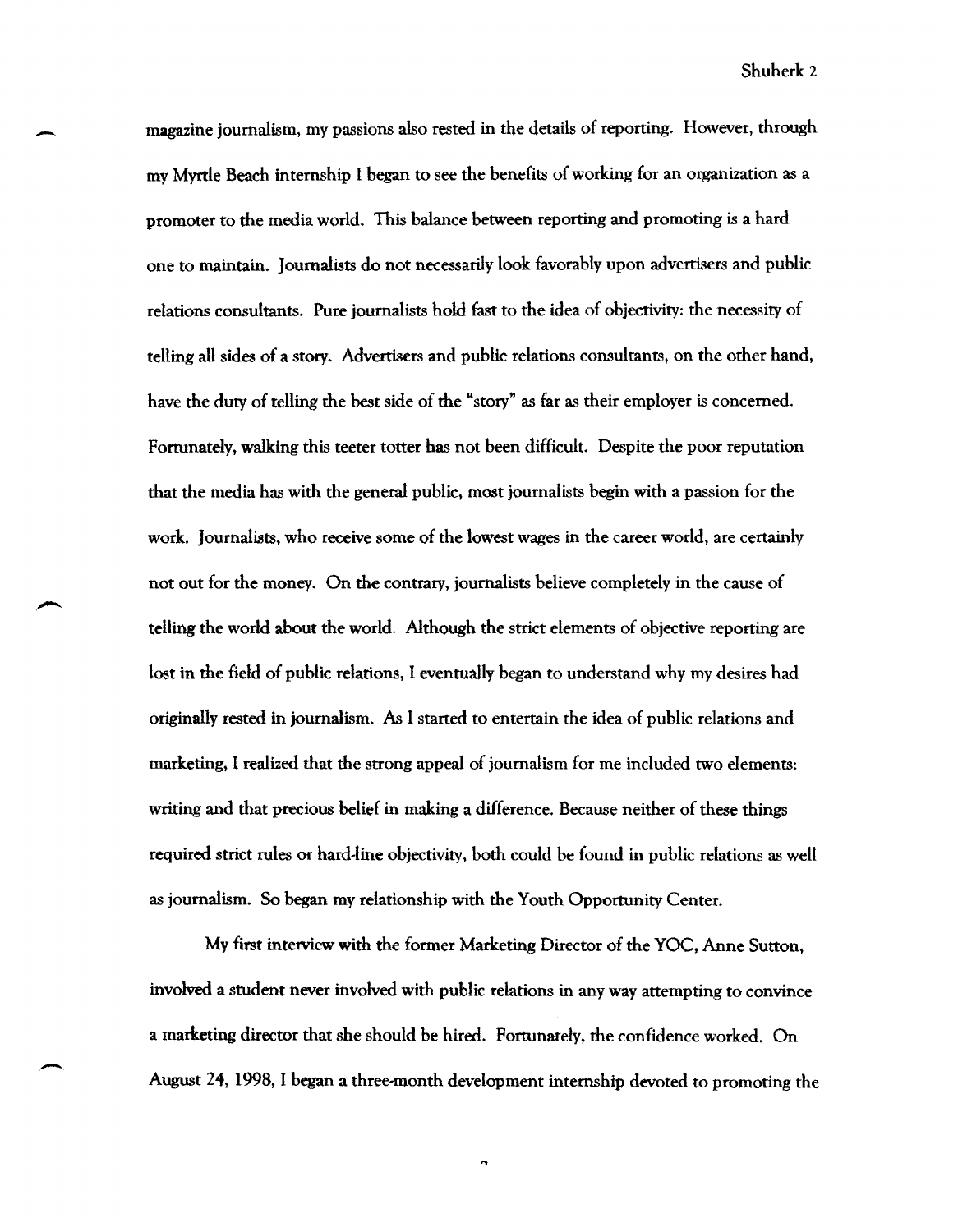facility and its programs. Originally my duties only involved writing thank you letters to donors, occasionally relaying upcoming events to the local media and developing all aspects of the fall, quarterly newsletter. However, a few weeks into the internship I was presented with the task of creating a marketing package for prospective financial donors.

 $\overline{\phantom{0}}$ 

 $\overline{\phantom{a}}$ 

 $\overline{\phantom{a}}$ 

Through a lot of twists and turns I do not entirely understand, millionaires and billionaires are able to donate millions of dollars to an organization that will never actually see that donation. Instead, the recipient of the funds has the option of allowing the money to accumulate interest and eventually ingesting 10 percent of the amount donated. Obviously there is an incentive for the donors to generously give in this manner as far as taxes are concerned, and the relationship that develops between the donor and the recipient substantially benefits both parties. So, one afternoon I sat with the chief executive officer, Rick Rowray, as he explained the technicalities of it all and ended by commissioning me to create a brochure that would somehow entice donors to give up a portion of their earnings.

The marketing package began with an few content suggestions for a brochure. Two months later it ended with an eight-page color brochure, an accompanying folder, a "quick reference" summary sheet and an accompanying mailing envelope. As I anxiously and excitedly explained to my roommates, "I have been given the opportunity to do something that I am extremely unqualified to do. And it is very exciting!"

## The Process (Planning)

The public relations process involves four main elements: planning, research, implementation and examination. As I sat at the end of a long wooden table, holding a

 $\ddot{\phantom{0}}$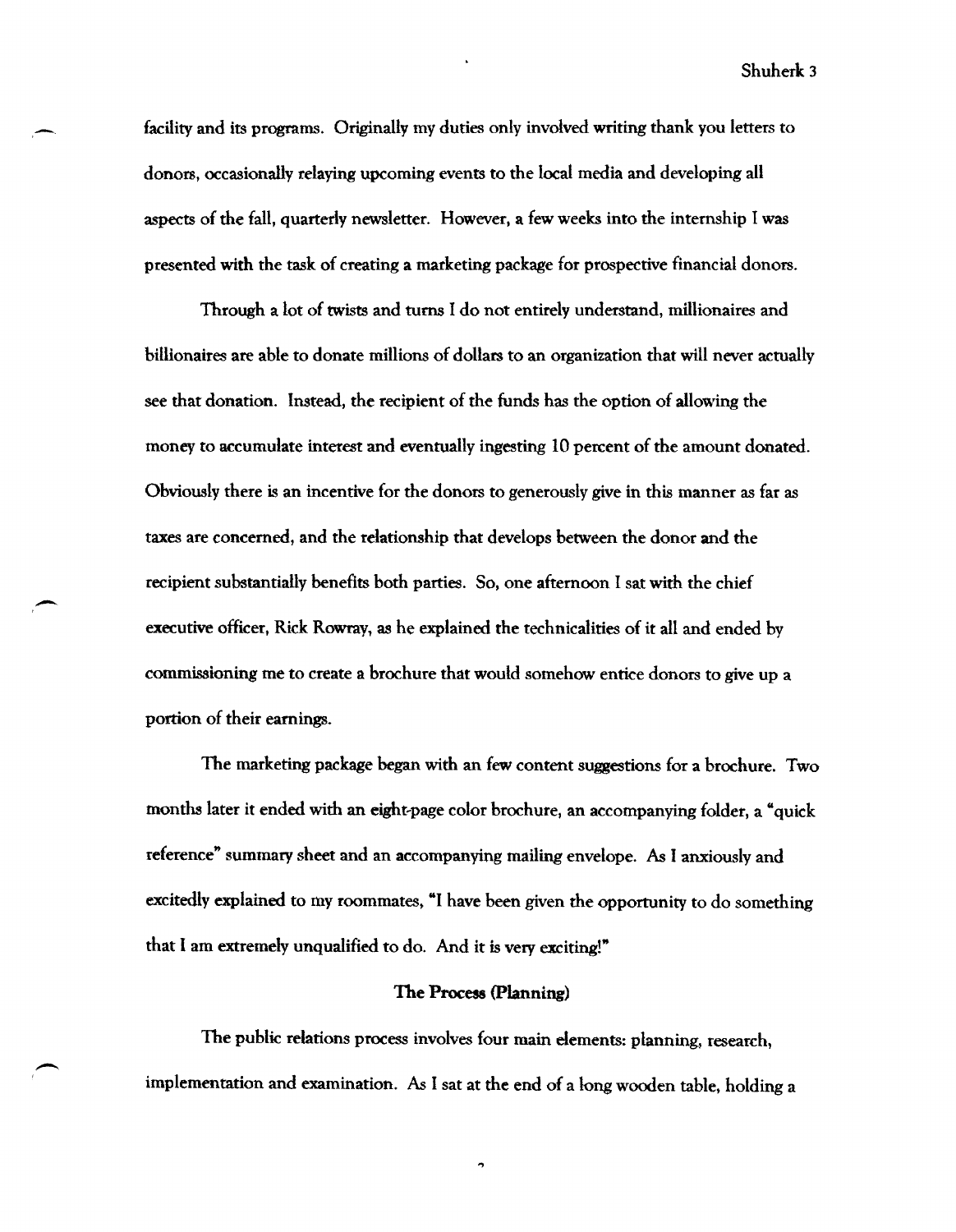cheap yellow post-it note pad, the realization that I was young and had much to learn weighed heavily on my mind. As anxiety infiltrated my mind, I had little knowledge of the process or developing anything, and I had certainly not come up with any brilliant preliminary plans. The most important people at the YOC gazed politely at me awaiting the extraordinary plans and ideas of the money~making venture that rested in my creation of a brochure. Nervously I presented my vision for the brochure: a full-sized booklet with lots of pictures and smiling children: "We want something that makes this look like a happy place." That was it. Having never planned a brochure before, the processes eluded me. So with help from some friends, I put in extra hours and quickly and carefully began to piece together the promotional kit.

-

 $\overline{\phantom{0}}$ 

### Content

Accumulating the content for the brochure was a large task in and of itself. My involvement with the YOC was solely limited to my internship, and I was sorely lacking knowledge about the facility and its programs. Acquiring this knowledge in order to write a brochure involved numerous interviews with YOC staff, pouring through past brochures and promotional materials and reading aging newspaper clippings about the development of the facility. The process of writing about the elements of the facility was edited and re~ edited by those "in the know." Thankfully I was aided every step of the way, and eventually when the plan of content was set in stone, the content itself was well on the way of being completed. The general overview of what the brochure was to contain included: general introduction (who, what, when, where, why), mission and values statements, services, staff, programs, history and needs. The biggest burden of this line up was writing

 $\overline{A}$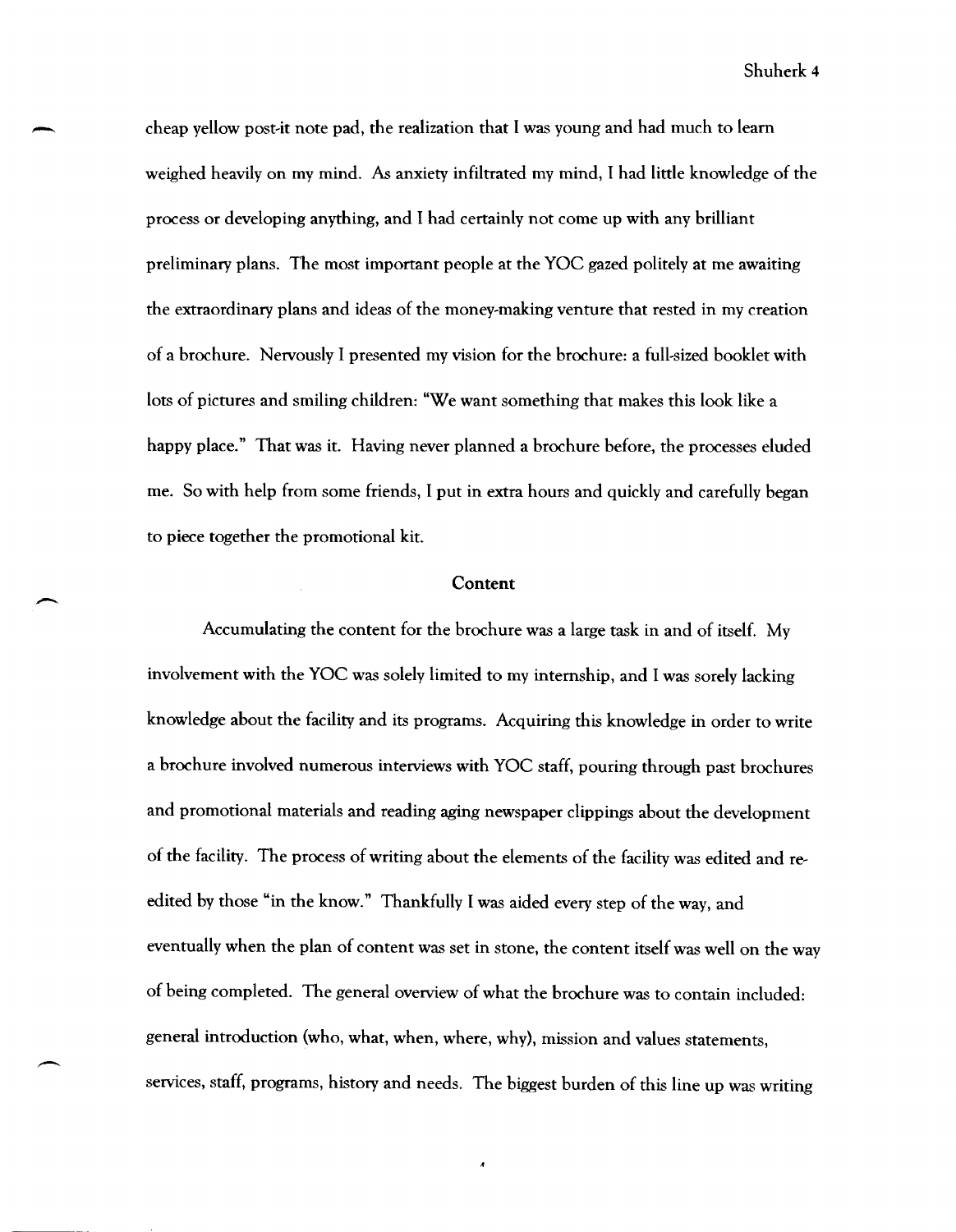-

-

### History (Research)

The history of the YOC finds its roots in the Delaware County Children's Home. Coming to that conclusion, and filling in the gaps of the "before" and "after," took several hours of digesting countless, yellowed newspaper clippings stuffed in no particular order into a large, black binder. Putting together the history was similar to piecing together an intricate puzzle of names and dates, some familiar and some unknown. The process was time consuming and difficult, but the reward was a beautiful picture of what the YOC is and what it once was. Along with diligently taking notes from newspaper articles, I also found myself diligently taking notes from both Rick Rowray and Circuit Court Judge Steven Caldemeyer. What resulted was a brief, yet specific history that was to consume two pages of the brochure. Along with the search for historical facts, was a pursuit of a historical picture.

#### Photographs

Once again I found myself digging through old files uncovering distant memories of an old orphanage. The picture that was eventually chosen to accompany the history shows almost in its entirety the Delaware County Children's Home. The picture, located on page six of the brochure, was chosen because the original farmhouse is easily identifiable as well as the multiple additions that stretch out behind the building. The empty, rusted swing in the foreground serves as a reminder of the sad shape of the structure.

The other 14 photographs contained in the pages of the brochure, and the five

 $\epsilon$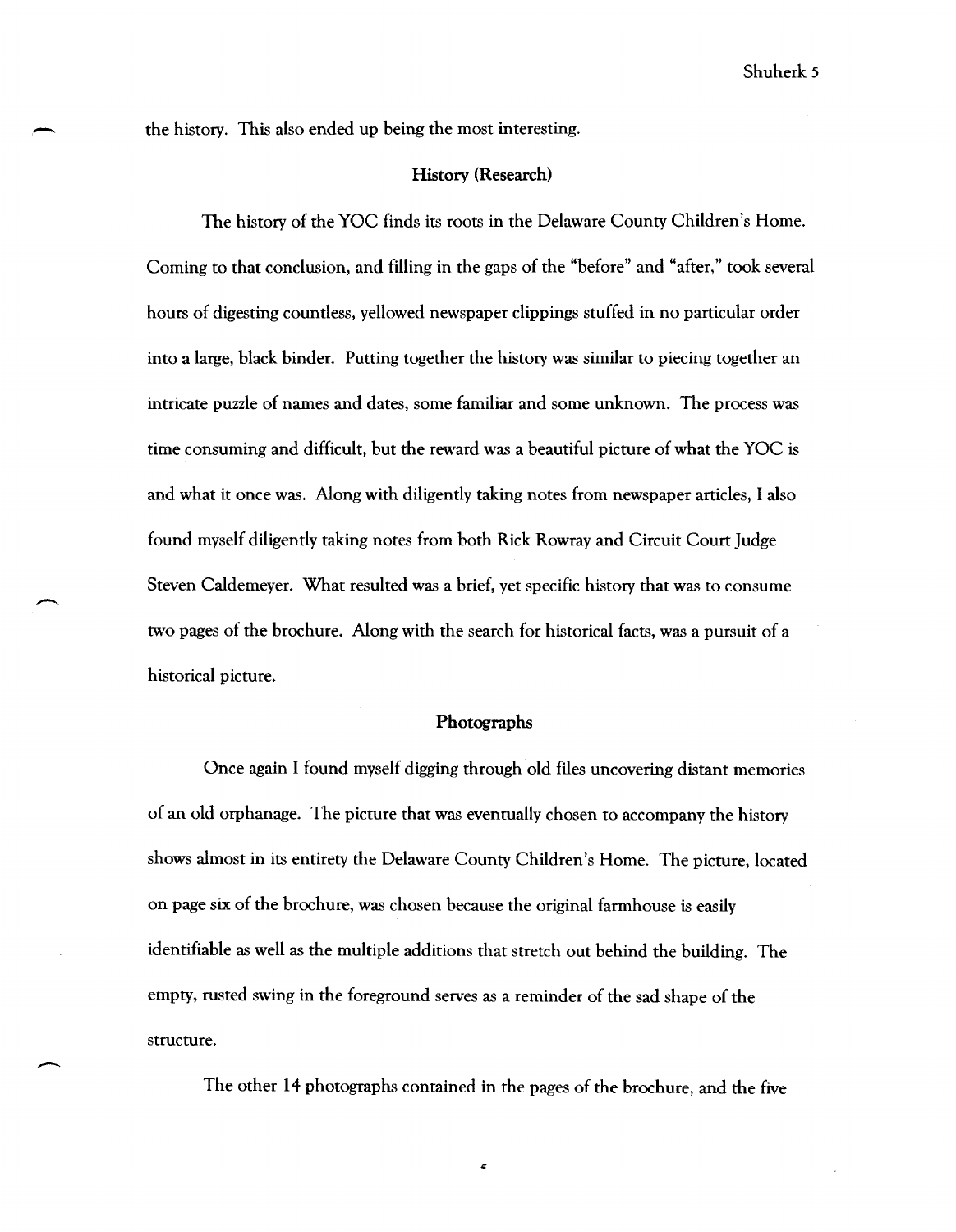photographs used for the summary sheet were much more difficult to obtain. Because of the nature of the facility, all residents need parent-permission in order to be captured on film. In an attempt to minimize the time element of obtaining this permission, we decided to make the YOC video into still-life pictures - a process only available through a company in Indianapolis.

Finally, several panoramic shots were taken in order to fit into the design of the brochure. This procedure, like the others prior to it, was not without its hitches. Eventually, however, the content, history, photographs and designed were woven together, sustained several revisions and were taken to the printer on a little computer zip disc.

### Dealing with Printers

Finding a printer for the package was not difficult. Unlike many people in the business world, I was devoid of any connections. I searched the yellow pages for "printers" and started dialing. What I discovered was that my work with printers would aid tremendously in the development of the brochure. For instance, it was Scott at A-1 Graphics who explained to me how the brochure would be put together. He suggested different papers, defined a few unfamiliar processes and patiently supplied 25 different cost estimates (see attachment 1) over a period of three weeks. Chris Hornback of Consolidated Printing not only provided several estimates, she also researched different methods of packaging a video with a brochure, explained the difference between four and five color printing and met with me three times in my office. Ultimately the decision to print the brochure and its accompanying elements at A-1 Graphics came down to cost and the project time that it would take to complete the project. However, the input and

 $\epsilon$ 

-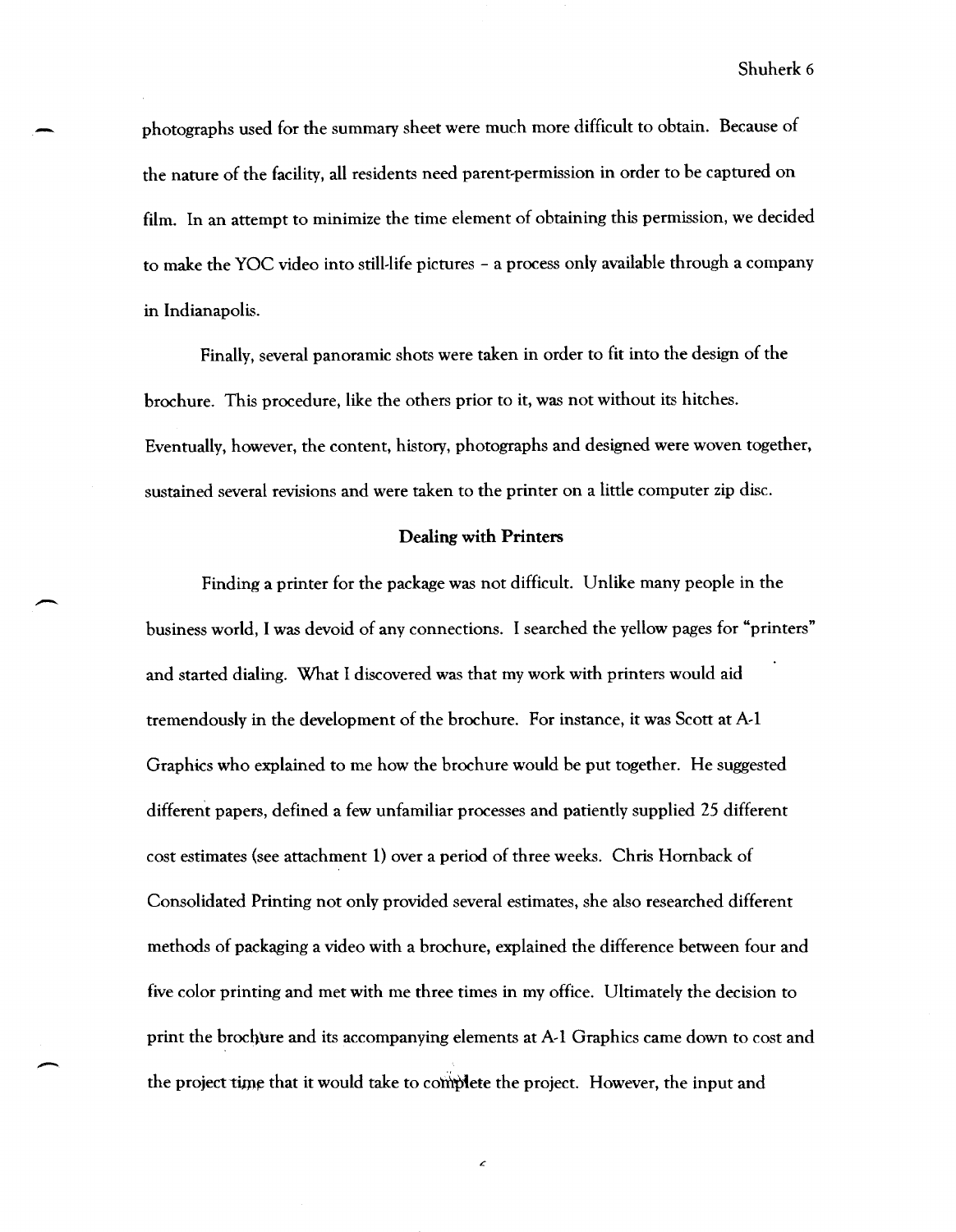suggestions that both companies offered was invaluable. My subsequent meetings with the CEO revealed decisions about paper color, print quality and paper weight that would have been impossible without the knowledge of the employees at both printers.

Eventually the facts were all accumulated several decisions were made.

The 1000 brochures printed were to:

- Have 8 pages,  $8.5$ "x11", plus a cover
- Consist of gloss text paper and gloss cover paper
- Be white with five colors on the front and back of each page
- Have 14 color photographs and one black-and-white photograph

The 500 summary sheets printed were to:

- Be white,  $8.5"$ x11" with five colors on the front and back of the page
- Have 5 color photographs

-

-

• Consist of Gloss Text Paper

The 500 video folders and 1500 two-pocket folders were to:

- Be white,  $9"x12"$  with two colors (gray and mauve) on the front
- Have an embossed logo on the front
- Contain places to insert business cards when desired
- Consist of a heavy, glossy

The 500 mailing envelopes were to:

- Be white with two colors (gray and mauve) on the front
- Be lO"x13" in order to accommodate size of folders including video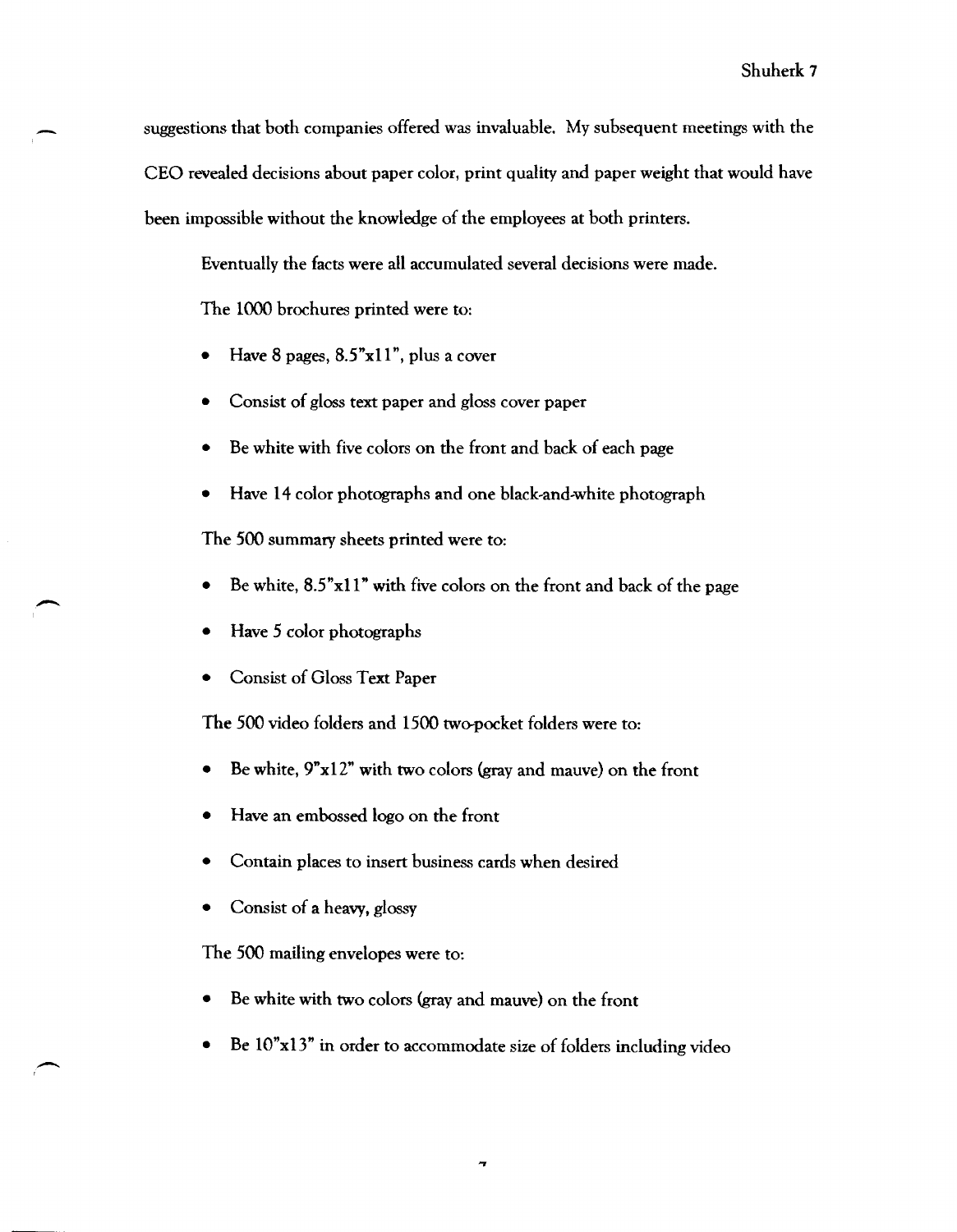#### Implementation

-

After weeks of constant edits and revisions, the product was deemed "ready" to go to the printer. Once the printer received the disc and accompanying instructions, another long process began of checking and rechecking proofs from the printer. After approving a proof, a blue line (see attachment 2) was made as well as a film of the product. This process was followed with more checking and rechecking. Finally everything was evaluated and examined to an exhaustive point at which everyone involved in the process through up their arms and said, "OK. Print it, baby!" Or. . . maybe that is just what I said.

## Product & Evaluation

The product which resulted from this project is my dream on paper. What began as a subtle interest in the world of public relations grew to my involvement in the Youth Opportunity Center. Eventually my internship at the facility yielded a rare and wonderful opportunity to create a tool that sells all of the good aspects of the YOC to an investor. Why this tool is so fabulous is because unlike promoting a food product like Pepsi or a grocery store like Marsh, my promotion of the YOC is for a facility with a vision for changing and shaping today's youth. In the fall edition of *Bridges,* the YOC's quarterly newsletter, the CEO writes about the constant placement of youth in the news. Daily, he said, we are bombarded with images and stories about youth being abused, harming themselves, stealing, fighting and even killing others. Youth today are faced with living in a very difficult world and many times under very difficult circumstances. The goal at the YOC is to change the future for these children by giving hope to those who are at-risk. At risk for what? At risk for drug use. At risk for sexual abuse. At risk for gang involvement.

o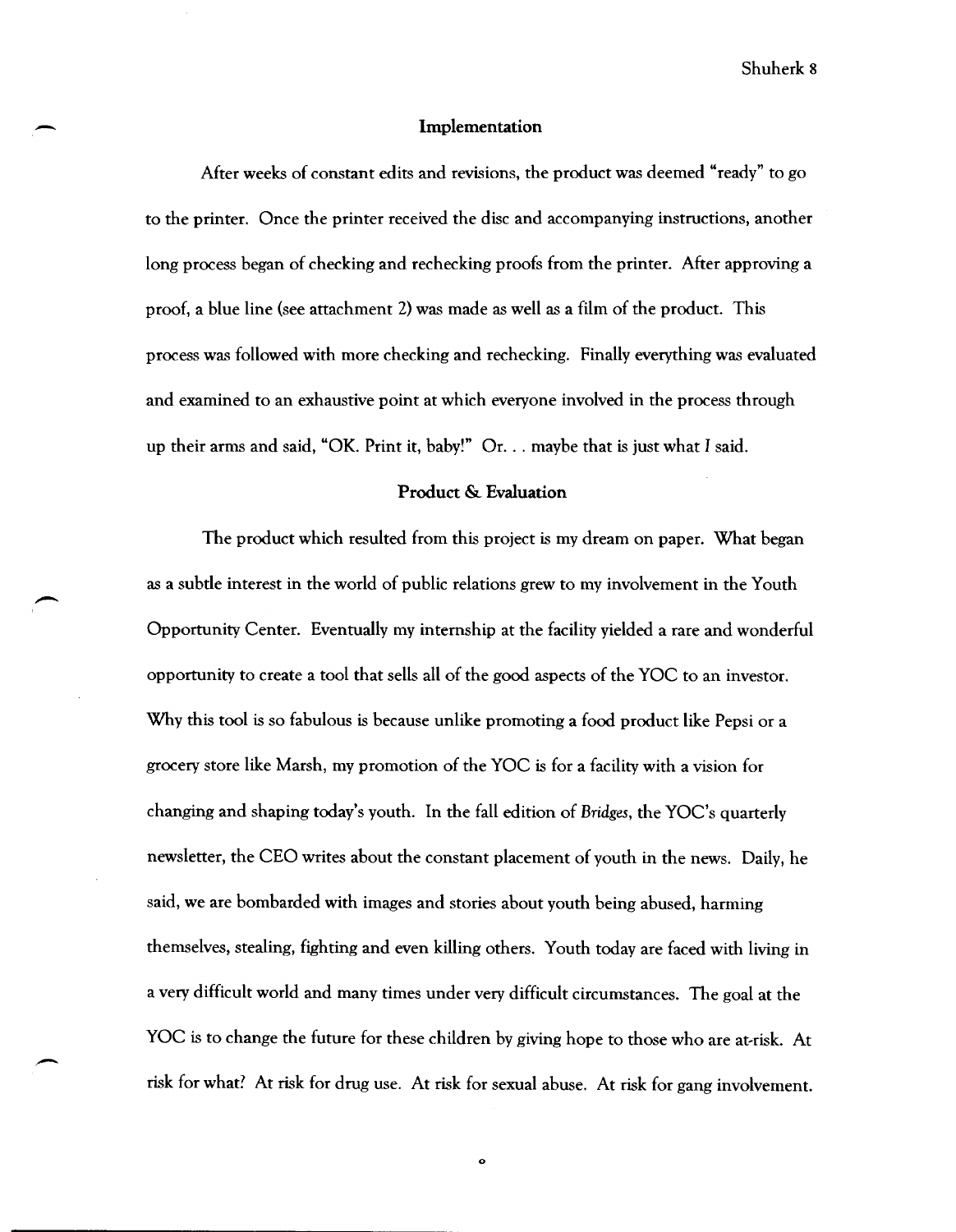At risk for emotional abuse.

-

-

 $\overline{\phantom{a}}$ 

Once again, the idealistic journalist believes completely in the cause of telling the world about the world. What I found at the Youth Opportunity Center was that I could tell the "world" outside of the facility about the world inside. My job is not to change the world, only to explain it. My goal is that through explaining it, that world can change. My hope is that through an eight~page brochure, a matching folder and summary sheet, some investor somewhere will give a million dollars that will subsequently give a child the chance to be at risk for success.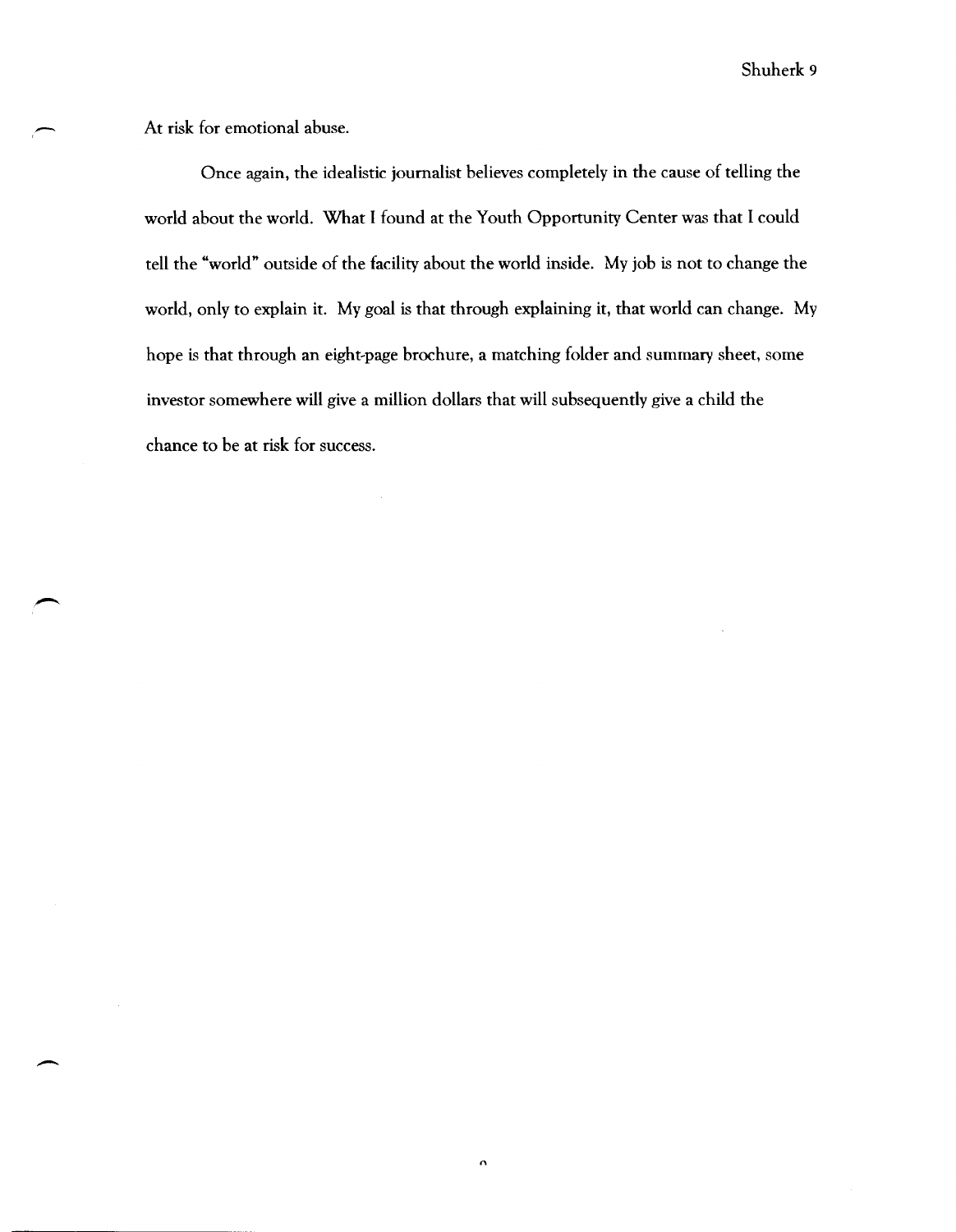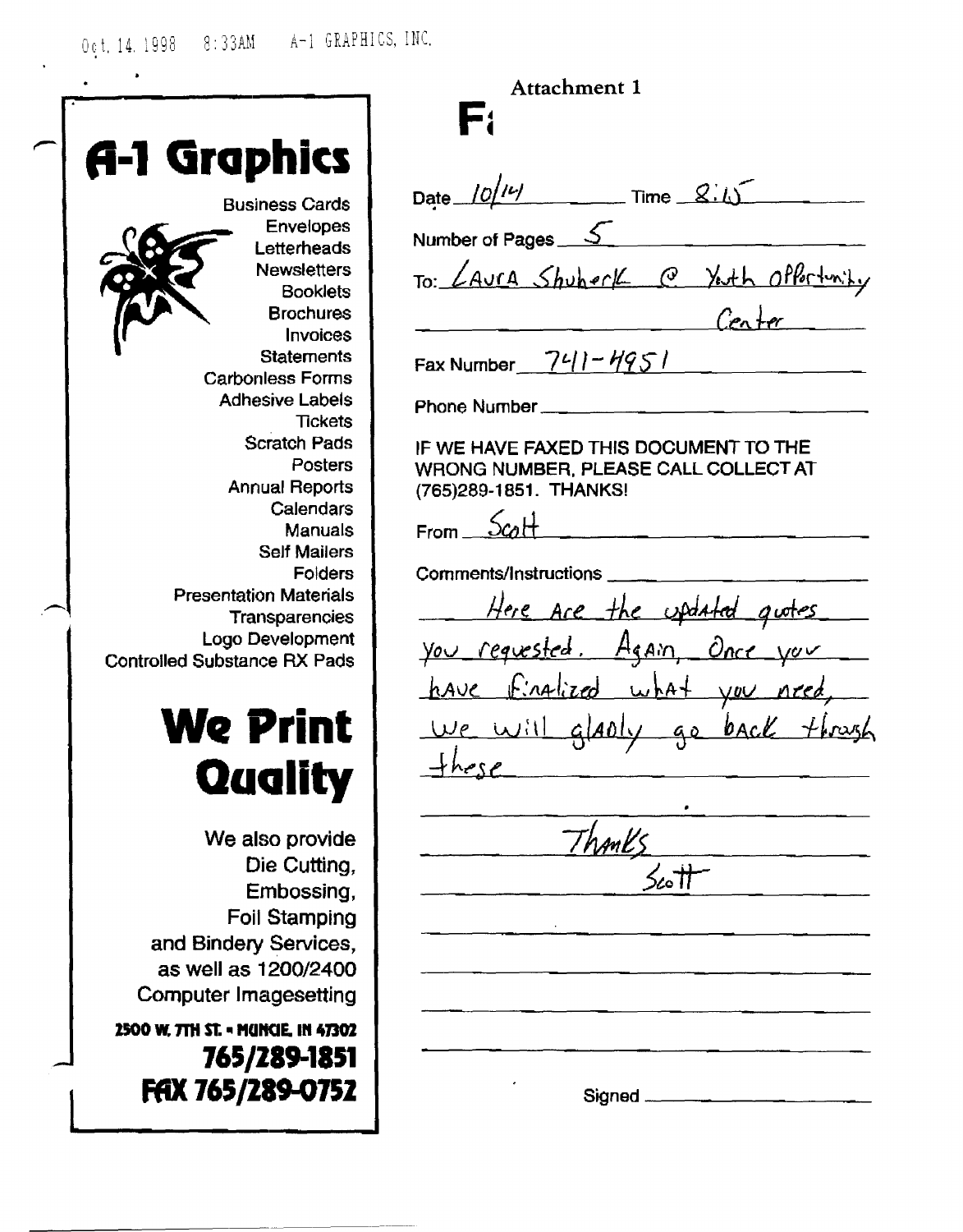Oct, 14, 1998 :3: ?4AM A-l;RAPHICS, :NC,

 $N<sub>0</sub>$ , 4092

**1000** 

 $741 - 4951$ 

,-

\_\_\_\_\_\_\_\_\_\_\_\_\_\_\_\_\_\_\_\_\_ A-1 GRAPHICS, INC =====~===:========= 2500 W. 7TH ST. **MUNCIE** IN '47302 (765)289-1851 FAX (765)289-0752

Customer's Copy OCTOBER 14,1998 Bstimate No. 316

> YOUTH OPPORTUNITY CENTER ATTN: LAURA SHUHERK

Sales Person :<br>Job Description: 8 PAGE+ COVER (athual brochure) Finished Size : 11X8.5 Signatures PerBooklet 2

signature(s) 1 \*\*\*\*\* Specifications 5 Color Front - 5 Color Back Includes<br>Spot UAmish Paper Name : GLOSS TEXT<br>
Substance : Book 8<br>
Signature(s) 2 \*\*\*\*\* Substance : Book 80

Specifications 5 Color Front - 5 Color Back Paper Name : GLOSS COVER Substance : Cover 80

> Folding, Angle 2<br>Folding, Parallel 1 Folding, Parallel 1<br>Gather sig side stch 2 Gather sig side stch 2<br>Trim, split gauge 3 Trim, split gauge 3<br>Stitch. Saddle 11 Stitch, Saddle 1:<br>Perf or score-long 2 Perf or score-long 2 Perf or score-short 1

Perf or score-short 1<br>This estimate includes all operations and materials to complete the work as specified above based on standard trade customs. Customer's copy and materials will be checked with the specifications. If changes are needed in the estimate we will notify you.

| This estimate is valid for 30 days.<br>Quantities | 500        | 750     | 1000               |  |
|---------------------------------------------------|------------|---------|--------------------|--|
| Unit Cost Per 1000<br>Estimate Total              | \$34356.09 | 4610.46 | 4865.35<br>4865.35 |  |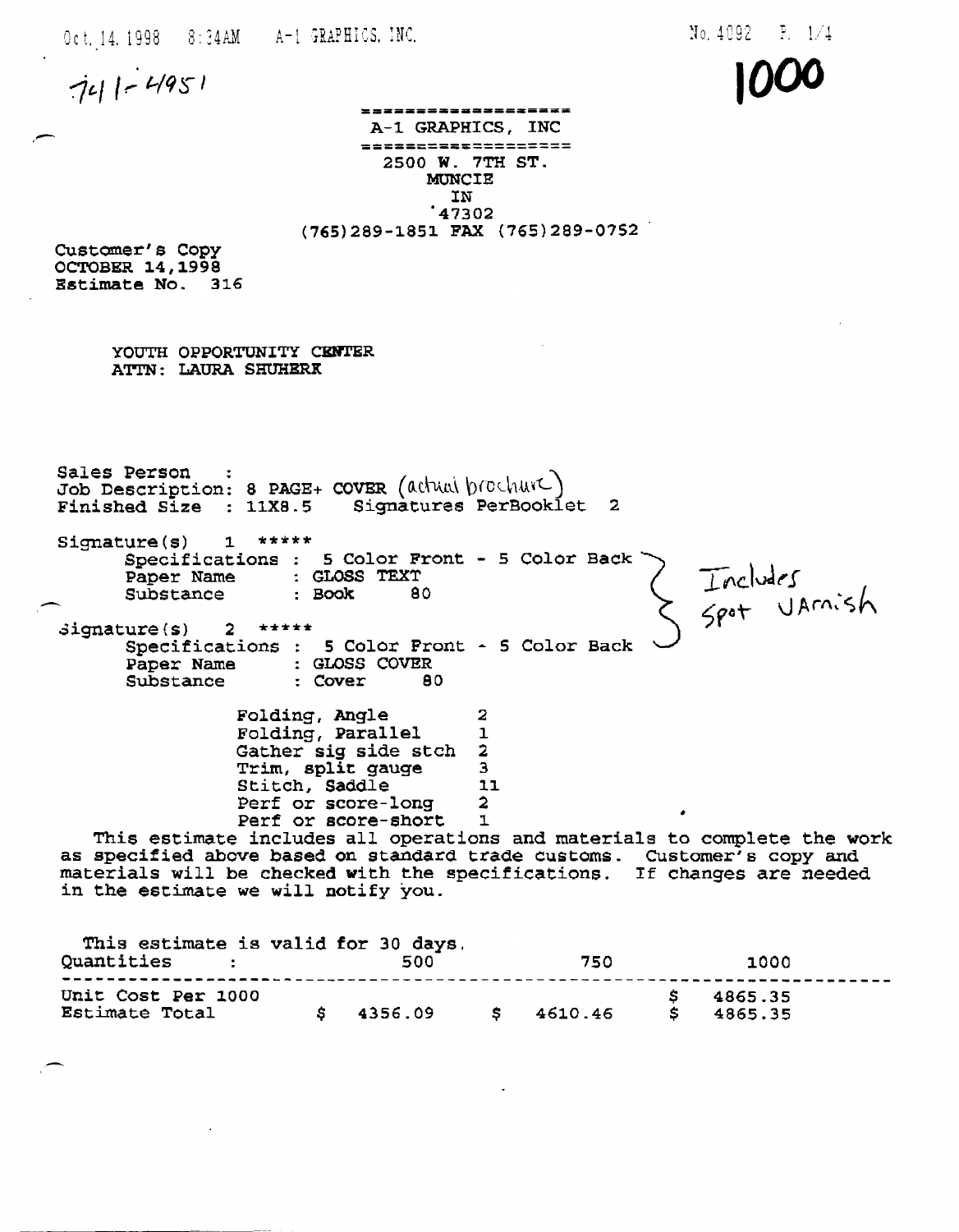

================== A-1 GRAPHICS, INC<br>==================== 2500 W. 7TH ST. MUNCIE IN 47302 (765)289-1851 FAX (765)289-0752

customer's Copy OCTOBER 14,1998 Estimate No. 312

-

 $\overline{\phantom{a}}$ 

YOUTH OPPORTUNITY CENTER ATTN: LAURA SHUHERK

Sales Person :  $\frac{1}{2}$  =  $\frac{1}{2}$  =  $\frac{1}{2}$  =  $\frac{1}{2}$  =  $\frac{1}{2}$  =  $\frac{1}{2}$  =  $\frac{1}{2}$  =  $\frac{1}{2}$  =  $\frac{1}{2}$  =  $\frac{1}{2}$  =  $\frac{1}{2}$  =  $\frac{1}{2}$  =  $\frac{1}{2}$  =  $\frac{1}{2}$  =  $\frac{1}{2}$  =  $\frac{1}{2}$  =  $\frac{1}{2}$  =  $\$ Job Description: POCKET FOLDER 1-POCKET WITH VIDEO POCKET (Video Felder)<br>Finished Size : 9X12

Specifications 2 Color Front - Nothing Back Paper Name CAST COATED Substance Book 100

> DIE-CUT GLUE POCKETS BLIND EMBOSS :NEG FOR EMBOSS DIE FOR VIDEO

This estimate includes all operations and materials to complete the work as specified above based on standard trade customs. Customer's copy and as specifica above based on standard trade cascoms. Cascomer s copy and<br>materials will be checked with the specifications. If changes are needed in the estimate we will notify you.

| This estimate is valid for 30 days.<br>Quantities<br>$\mathcal{L}_{\text{max}}$ and $\mathcal{L}_{\text{max}}$ |    | 200 | 300                            | 500 |
|----------------------------------------------------------------------------------------------------------------|----|-----|--------------------------------|-----|
| Unit Cost Per 1000<br>Estimate Total                                                                           | S. |     | $976.29$ \$ 1049.56 \$ 1150.76 |     |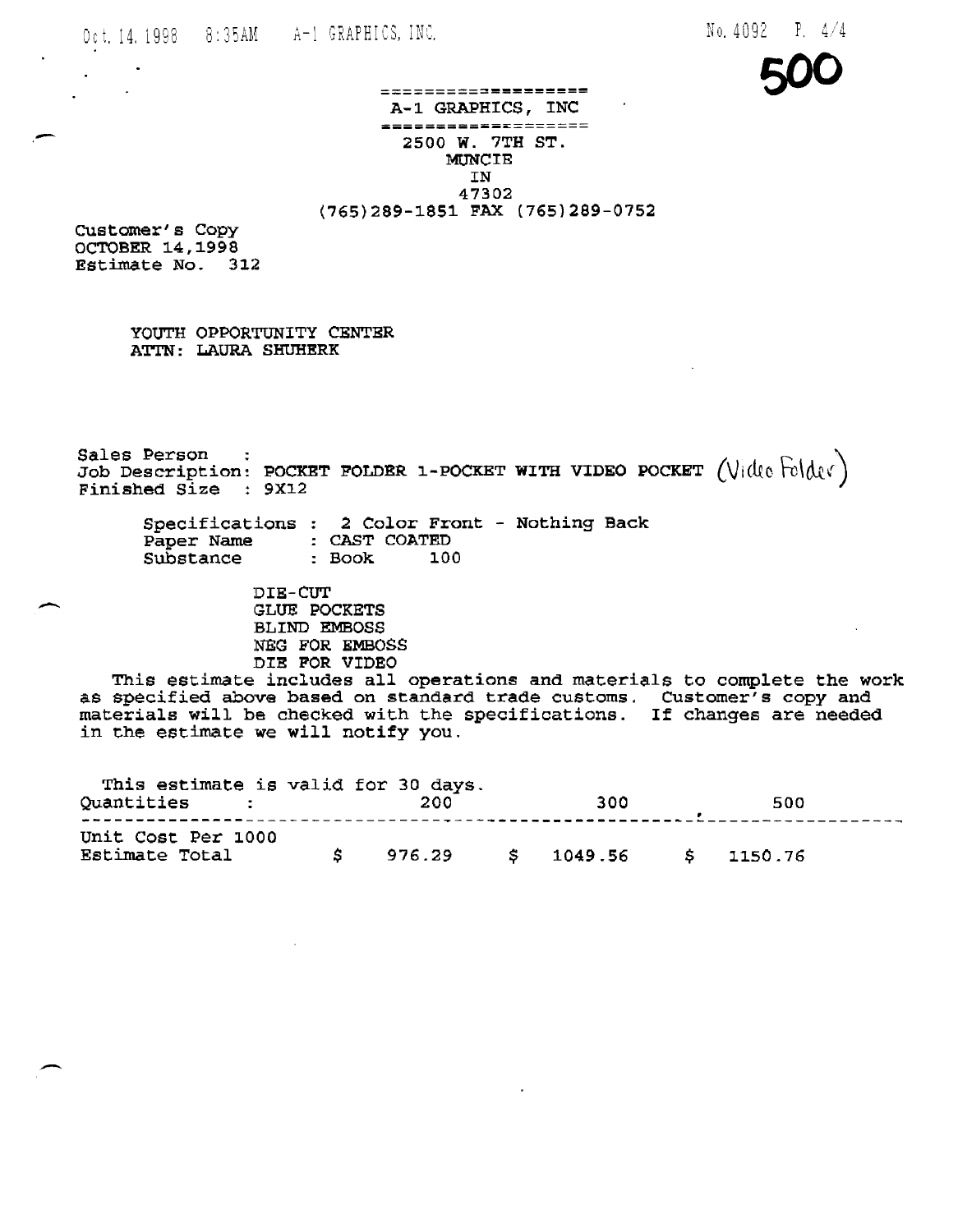**'500** 

# \*\*\*\*\*\*\*\*\*\*\*\*\*\*\*\*\*\*\* A-1 GRAPHICS, INC<br>==================== 2500 W. 7TH ST. MDNCIE  $147302$ (765)289-1851 FAX (765)289-0752

Customer's Copy OCTOBER 14, 1998 Estimate No. 313

 $\mathcal{L}$ 

YOUTH OPPORTUNITY CENTER ATTN: LAURA SHUHERK

Sales Person :  $\frac{1}{2}$  :  $\frac{1}{2}$   $\frac{1}{2}$   $\frac{1}{2}$   $\frac{1}{2}$   $\frac{1}{2}$   $\frac{1}{2}$   $\frac{1}{2}$   $\frac{1}{2}$   $\frac{1}{2}$   $\frac{1}{2}$   $\frac{1}{2}$   $\frac{1}{2}$   $\frac{1}{2}$   $\frac{1}{2}$   $\frac{1}{2}$   $\frac{1}{2}$   $\frac{1}{2}$   $\frac{1}{2}$   $\frac{1}{2}$   $\frac{$ Job Description: POCKET FOLDER 2-POCKET ( $f_{\text{col}}(U_{\text{col}}=0.001\cdot\text{U}(0.00))$ Finished Size : 9X12

> Specifications 2 Color Front - Nothing Back Paper Name CAST COATED Substance  $: Book$   $100$

> > DIB-CUT GLUE POCKETS BLIND EMBOSS NEG FOR EMBOSS

This estimate includes all operations and materials to complete the work as specified above. based on standard trade customs. Customer's copy and as specified above based on standard trade customs. Customer s copy and<br>materials will be checked with the specifications. If changes are needed in the estimate we will notify you.

| This estimate is valid for 30 days.<br>Quantities : | 500     | 1000                |     | 1500              |  |
|-----------------------------------------------------|---------|---------------------|-----|-------------------|--|
| Unit Cost Per 1000<br>Estimate Total                | 1000.76 | 1199.50<br>\$199.50 | - S | 926.32<br>1389.48 |  |

-

-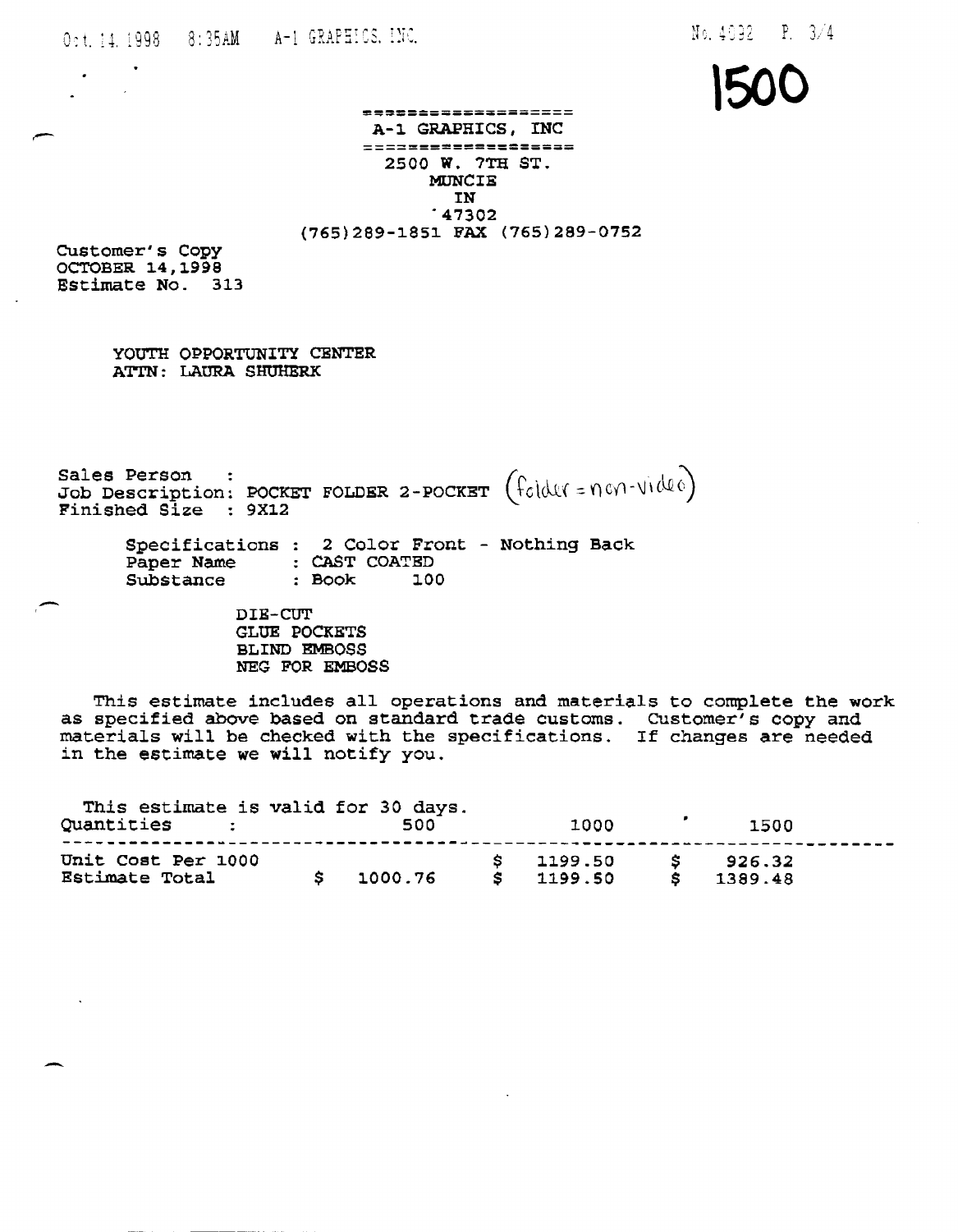Oct. 14. 1998 8: 34AM A-1 GRAPHICS. INC.

 $\mathcal{L}^{\text{max}}$ 



## =================== A-1 GRAPHICS, INC<br>==================== 2500 W. 7TH ST. MUNCIE IN '47302 (765)289-1851 FAX (765)289-0752

Customer's Copy OCTOBER 14,1998 Estimate No. 314

 $\mathbf{A}$ 

,-

YOUTH OPPORTUNITY CENTER ATTN: LAURA SHUHERK

Sales Person :  $\left($   $\alpha$   $\right)$   $\left($   $\alpha$   $\right)$   $\left($   $\alpha$   $\right)$   $\left($   $\alpha$   $\right)$   $\left($   $\alpha$   $\right)$   $\left($   $\alpha$   $\right)$   $\left($   $\alpha$   $\right)$   $\left($   $\alpha$   $\right)$   $\left($   $\alpha$   $\right)$   $\left($   $\alpha$   $\right)$   $\left($   $\alpha$   $\right)$   $\left($   $\alpha$   $\alpha$   $\right$ Job Description: INSERTS (SUMMAN\SWL\)  $\frac{1}{2}$   $\frac{1}{2}$   $\frac{1}{2}$   $\frac{1}{2}$   $\frac{1}{2}$   $\frac{1}{2}$   $\frac{1}{2}$   $\frac{1}{2}$   $\frac{1}{2}$   $\frac{1}{2}$   $\frac{1}{2}$   $\frac{1}{2}$   $\frac{1}{2}$   $\frac{1}{2}$   $\frac{1}{2}$   $\frac{1}{2}$   $\frac{1}{2}$   $\frac{1}{2}$   $\frac{1}{2}$   $\frac{1}{2}$   $\frac{1}{2}$   $\frac{1}{2}$ 

> Specifications : 4 Color Front - 4 Color Back Paper Name GLOSS TEXT Substance : Book 80

> > SCANS

This estimate includes all operations and materials to complete the work as specified above based on standard trade customs. CUstomer's copy and materials will be checked with the specifications. If changes are needed in the estimate we will notify you.

| This estimate is valid for 30 days.<br>Quantities : | 200    | 300                | 500 |  |
|-----------------------------------------------------|--------|--------------------|-----|--|
| Unit Cost Per 1000<br>Estimate Total                | 896.89 | $$909.53$ \$934.51 |     |  |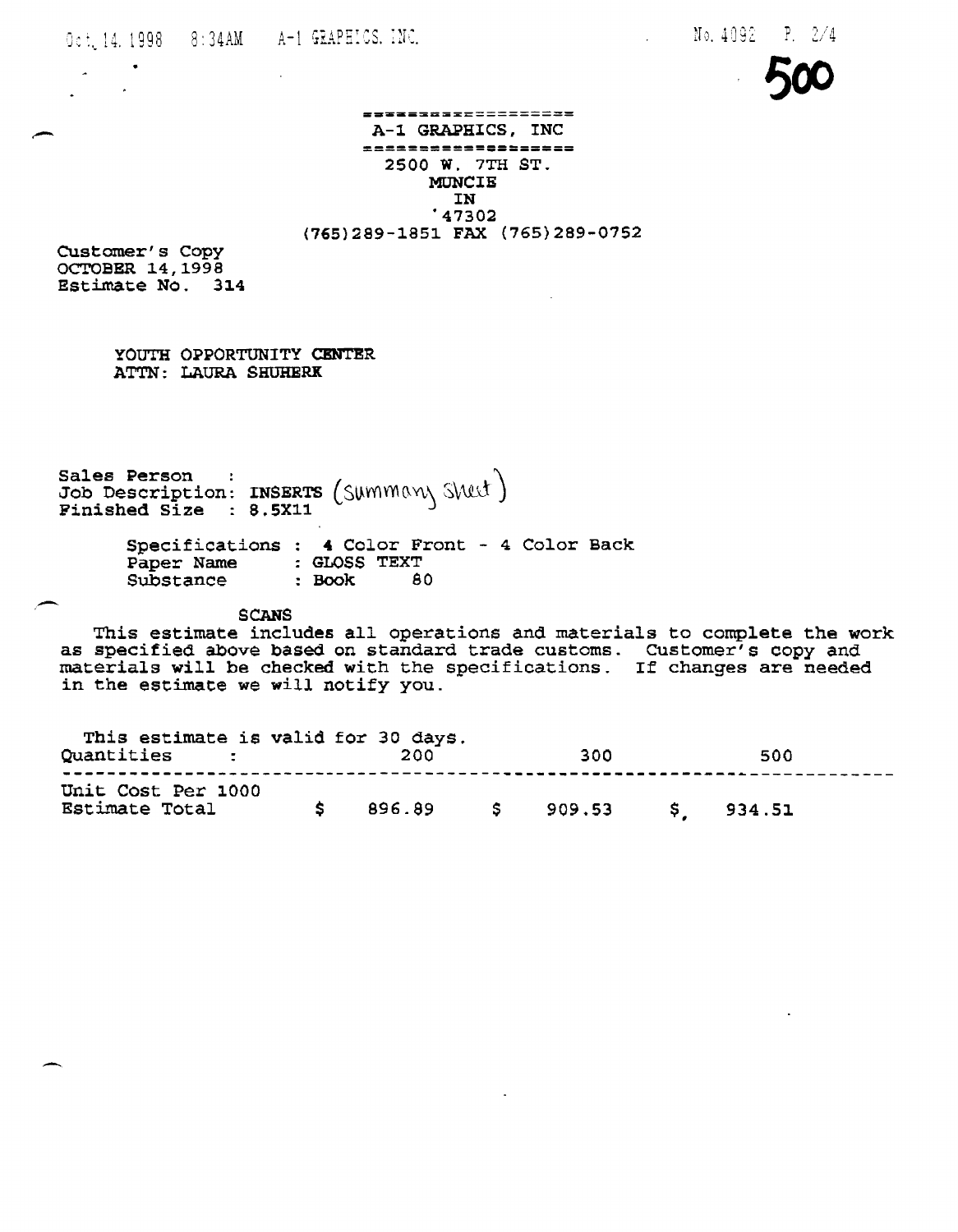# Attachment 2

**STANDARD COMPANY** 



- Private, Non-profit
- **Approximately 90 Acres**
- Comprised of 10 Cottages, 123-Bed Capacity
- Located in Delaware County in East Central Indiana: 3700 West Kilgore Avenue, Muncie, Indiana 47304

IHR IN

A Descendent of the Delaware County Children's Home, Dating Back to 1896

# Who do we service?

The children that live at the YOC are:

- Court Placed by the Juvenile Probation Department and the Division of Family and Children
- Placed by the Department of Education
- 2-18 Years of Age
- Males and Females
- From Across the State of Indiana

# What behaviors do we see?

- Substance Abuse
- Depressive/Anxiety Disorders
- **ADHD**
- **Sexually Maladaptive Behaviors**
- Deficit Social Sk lls  $\hat{z}$
- Poor Academic Achievement
- Aggression
- **Conduct Disorders**
- **Oppositional Disorders**
- **Emotional Disturbances**
- Truancy
- Incorrigibility
- **Runaway Tendencies**
- **Eating Disorders**

# Why do the youth suffer from these behaviors?

Often the children at the YOC are victims of:

- Neglect
- Dysfunctional/Broken Homes
- Physical Abuse
- Sexual Abuse
- Family Substance Abuse